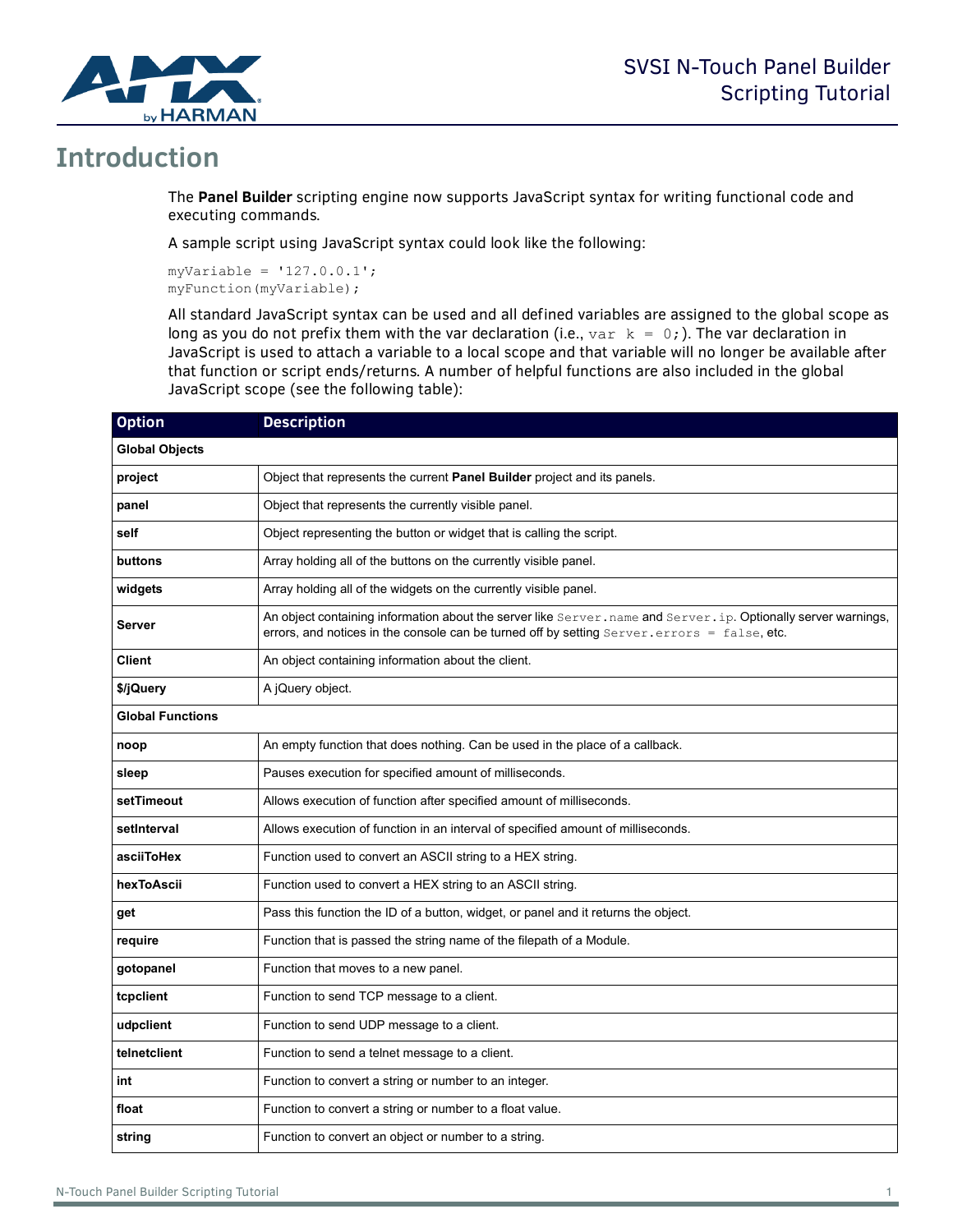| <b>Option</b> | <b>Description</b>                                                          |
|---------------|-----------------------------------------------------------------------------|
| time          | Function to return UNIX time in seconds.                                    |
| millitime     | Function to return UNIX time in milliseconds.                               |
| openLink      | Function to open a browser tab or window to a network or internet address.  |
| setServerVar  | Function to save a variable to the server.                                  |
| getServerVar  | Function to retrieve a variable from the server.                            |
| setProjectVar | Function to save a variable to the project's directory on the server.       |
| getProjectVar | Function to retrieve a variable from the project's directory on the server. |
| tweencss      | Function used to animate CSS transformations and other values.              |
| createElement | Function that allows creation of DOM nodes (e.g., document.createElement).  |
| nCmd          | Function used to send a TCP message to another machine.                     |
| nCmdAsync     | Function used to send a TCP message to another machine asynchronously.      |
| ajaxCmd       | Function used to send scripting messages through AJAX.                      |
| wsCmd         | Function used to send scripting messages through the websocket.             |

## **Modules**

Modules are pre-written functions that can be called in the JavaScript areas provided they are linked to first by a require call in the project setup script (as shown below):

```
require('js/modules/SVSi/N_Series.js');
```
There are helpful drop-down menu options in the script editor for adding require statements to your setup script which will list all the available modules by their manufacturer and fill in the necessary file link for you.

Here is a simple example of what would be in the N\_Series Module JavaScript file that would be included if the above require function call was added to your project setup script:

```
modules.SVSi.N_Series = function (ip, port, onError){
```

```
var obj = \{\};obj.ip = ip;
obj.port = !undef(port) ? port : '50001';
obj.getStatus = function(async){
if (async)
nCmdAsync('tcpclient '+obj.ip+' '+obj.port+' '+asciiToHex('getStatus'),
function(data){
obj.status = data;
});
else obj.status =
nCmd('tcpclient '+obj.ip+' '+obj.port+' '+asciiToHex('getStatus'));
}
obj.setStream = function(stream){
nCmd('tcpclient '+obj._ip+' '+asciiToHex('set:'+stream));
}
obj.print = function(){
console.log(obj);
}
return obj;
```
}